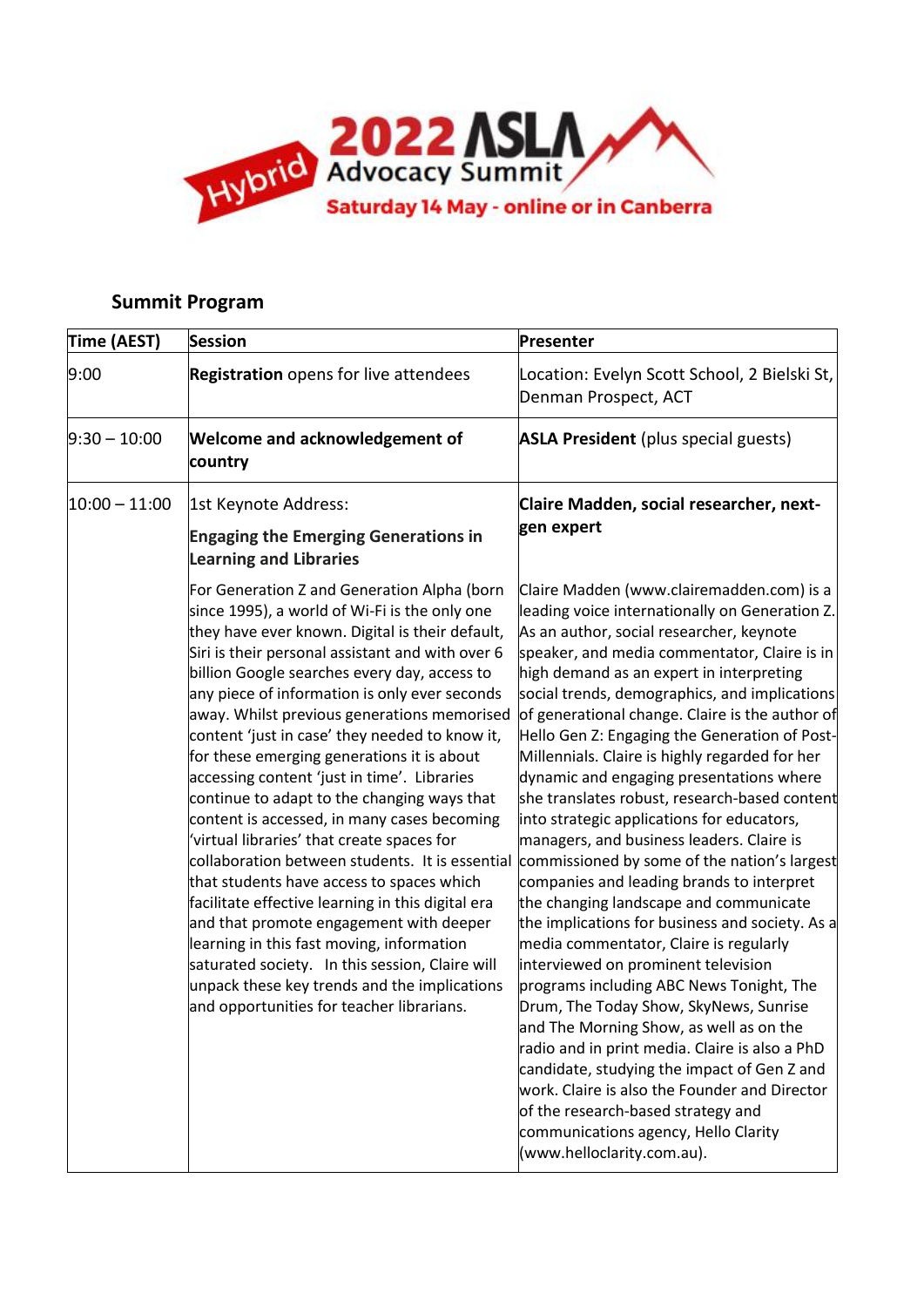

| 11:00-11:30     | The role of innovation and research in<br>visible literacy - what does and can it look<br>like?<br>We will share case studies demonstrating<br>innovative school libraries that connect<br>literacy skills, stories, authorship and<br>audience.<br>This will include school communities<br>impacted by bushfires and drought, those<br>with extension and whole school programs.<br>We will include case studies and practical<br>examples of how schools apply research to<br>drive student engagement and build literacy<br>skills across the school community. We will<br>provide a Visible Literacy Checklist for every<br>school. | Jenny Atkinson, Littlescribe<br>Jenny Atkinson is the founder and CEO of the<br>online educational writing resource,<br>Littlescribe. Inspired by her own children<br>wanting to publish their own stories, Jenny<br>created Littlescribe. She officially launched<br>the platform in 2018 after significant<br>research and development. Her aim was to<br>see child authors recognised among our<br>most-loved writers. She has developed<br>Littlescribe as an innovator, using technology<br>to inspire creativity, communication, and<br>writing - especially in education. She believes<br>projects and activities based on pride and                         |
|-----------------|-----------------------------------------------------------------------------------------------------------------------------------------------------------------------------------------------------------------------------------------------------------------------------------------------------------------------------------------------------------------------------------------------------------------------------------------------------------------------------------------------------------------------------------------------------------------------------------------------------------------------------------------|---------------------------------------------------------------------------------------------------------------------------------------------------------------------------------------------------------------------------------------------------------------------------------------------------------------------------------------------------------------------------------------------------------------------------------------------------------------------------------------------------------------------------------------------------------------------------------------------------------------------------------------------------------------------|
|                 |                                                                                                                                                                                                                                                                                                                                                                                                                                                                                                                                                                                                                                         | purpose drive learning progress for children.<br>Jenny's career has spanned property,<br>corporate business management, technology<br>and launching her own management<br>company. Her entrepreneurial streak started<br>at 15 in country NSW when she started<br>teaching kids to swim. Jenny is based in<br>Sydney. She has two children in high school.<br>In 2017, Jenny received the Jobs NSW<br>Innovation Grant, which was the catalyst for<br>establishing what is now Littlescribe. In<br>addition, Littlescribe was recognised in the<br>Westpac 200 Businesses of Tomorrow (2018)<br>and accepted in the 2019 Telstra Innovation<br>Labs muru-D Program. |
| $11:30 - 11:45$ | <b>Morning tea</b>                                                                                                                                                                                                                                                                                                                                                                                                                                                                                                                                                                                                                      |                                                                                                                                                                                                                                                                                                                                                                                                                                                                                                                                                                                                                                                                     |
| $11:45 - 12:45$ | 2nd Keynote Address:                                                                                                                                                                                                                                                                                                                                                                                                                                                                                                                                                                                                                    | Dr Margaret Merga, researcher/writer                                                                                                                                                                                                                                                                                                                                                                                                                                                                                                                                                                                                                                |
|                 | <b>Leading from the Library</b><br>First, it will explore how libraries can improve<br>student wellbeing, and the value of positioning<br>the library and its staff as an essential student<br>wellbeing resource, given the current<br>pandemic conditions we are living through.                                                                                                                                                                                                                                                                                                                                                      | Dr Margaret Merga is an honorary adjunct<br>at the University of Newcastle, Australia<br>and a senior researcher in literacy, library<br>and research communication. She also<br>works as an author and consultant at<br>Merga Consulting, supporting schools and<br>professional associations seeking to build<br>school reading cultures and enhance school                                                                                                                                                                                                                                                                                                       |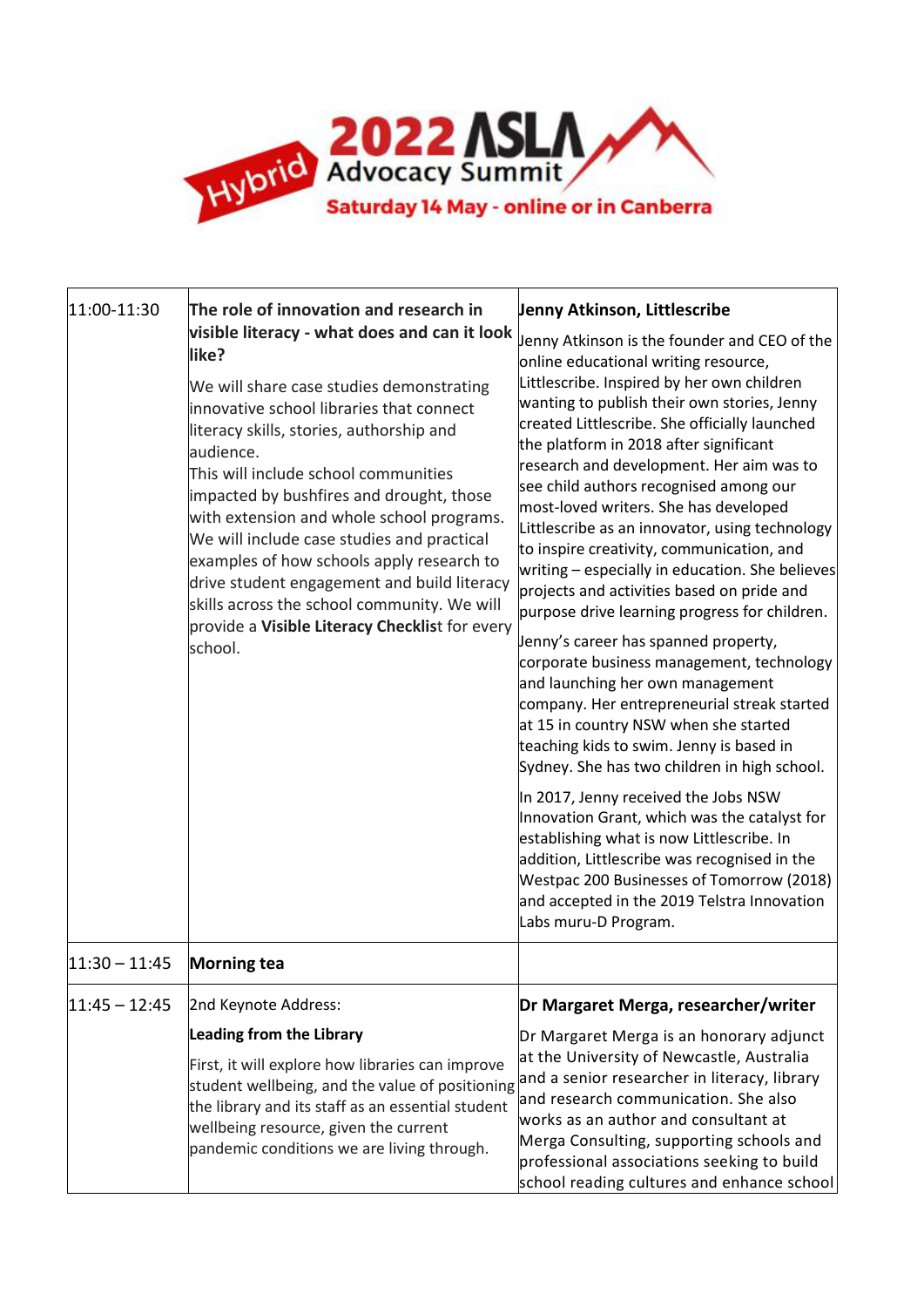

|               | We will also talk about leading school literacy<br>policy from the library, and why the school<br>library professional is so well suited to steer<br>such initiatives. Many Australian schools have<br>school literacy policies and plans, reflecting the entities and government departments on a<br>positioning of literacy as a whole school<br>responsibility in the Australian Curriculum.<br>Margaret will share fresh insights into how to<br>create a whole school literacy policy that<br>meets the unique needs of your school,<br>allowing you to show literacy leadership across higher education communication and/or<br>the school.<br>There will be brief opportunities for discussion conference papers at virtual conferences all<br>as we go, and time for questions at the end, so over the world, and has published more<br>come along ready to engage with your peers! | library advocacy.<br>Dr Merga has previously consulted with<br>schools, professional associations, research<br>range of literacy and library initiatives, such<br>as the Department of Education Western<br>Australia's Never Stop Reading initiative.<br>Since 2012, she has led or been involved in<br>18 research projects on libraries, literacy,<br>workforce issues. She has shared findings<br>from her research in invited keynotes and<br>than 85 peer-reviewed journal articles and<br>three research-informed books.                                                         |
|---------------|---------------------------------------------------------------------------------------------------------------------------------------------------------------------------------------------------------------------------------------------------------------------------------------------------------------------------------------------------------------------------------------------------------------------------------------------------------------------------------------------------------------------------------------------------------------------------------------------------------------------------------------------------------------------------------------------------------------------------------------------------------------------------------------------------------------------------------------------------------------------------------------------|-----------------------------------------------------------------------------------------------------------------------------------------------------------------------------------------------------------------------------------------------------------------------------------------------------------------------------------------------------------------------------------------------------------------------------------------------------------------------------------------------------------------------------------------------------------------------------------------|
| 12:45 - 13:30 | Lunch                                                                                                                                                                                                                                                                                                                                                                                                                                                                                                                                                                                                                                                                                                                                                                                                                                                                                       |                                                                                                                                                                                                                                                                                                                                                                                                                                                                                                                                                                                         |
| 13:30 - 14:00 | Practical, Tangible Advocacy: Which, btw, Holly Godfree, SNSL Campaign<br>also really helps our students and<br>teachers!<br>You'll come away with a sense of how your<br>school's situation fits into the national school<br>library landscape and a baker's dozen of tools<br>for when your advocacy 'rubber' meets the<br>'road'.                                                                                                                                                                                                                                                                                                                                                                                                                                                                                                                                                        | Holly Godfree coordinates the Students Need<br>School Libraries campaign, striving to ensure<br>that every student has access to a dynamic,<br>well-resourced school library run by qualified<br>library staff. Her experiences, including 22<br>years of teaching, 12 years of school library<br>advocacy work, and parenting two children<br>who have attended schools with under-<br>resourced libraries, inform and drive her<br>work. In 2019, Holly was named the ASLA<br>Australian Teacher Librarian of the Year.<br>Twitter: @HollysLibrary  <br>Email: snslcampaign@gmail.com |